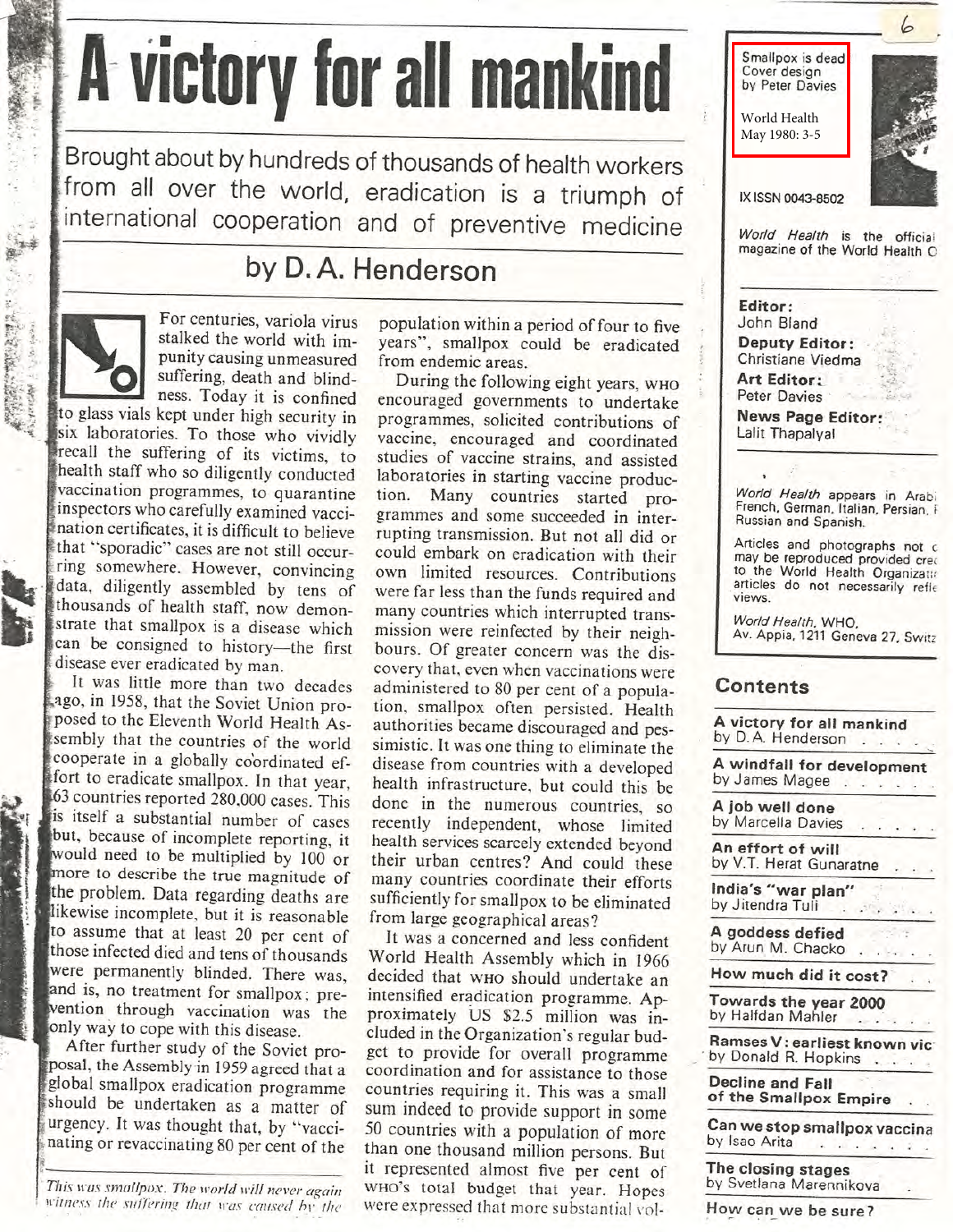

that all countries would give the programme a high priority. Some delegates uptimistically proposed setting a 10 years goal for eradication, but most believed realistically that better control of smallpox was the best that could be expected.

The intensified programme began in January 1967. That year, 46 countries recorded 131.697 cases. a number repre senting perhaps one per cent of the true number of cases. Four endemic areas were present. A major reservoir was Africa where virtually all countries south of the Sahara were infected. A second important reservoir of smallpox was :n Asia. extending from Bangladesh through India, Nepal, Pakistan and Afghanistan. The third was the Indonesian .irchipelago and the fourth was Brazil, it ,elf comprising half a continent.

Of primary concern as the programme began was the need for sufficient vaccination devices and vaccine-the guns and bullets of the campaign. Large contributions were made initially by the Soviet Union and the USA; eventually �6 countries became contributors. A detailed manual on vaccine production was produced and vaccine batches were routinely tested to ensure that they met international standards. By 1971, all vaccine in use in the programme met accepted standards and by 1973, fully 80 per cent was being produced in the endemic coun-. ries. some of which supplied vaccine to 1thers. In 1967, the jet injector was introluced in programmes throughout the :ountries of western and central Africa ind Brazil. In 1968, field studies conduced by WHO showed that the newly devel )ped bifurcated needle could be used to 1dminister vaccine by a new techniquenultiple puncture vaccination. The

bifurcated needle soon became the standard method for vaccination.

A second concern from the start was the question of an appropriate strategy. Mass vaccination designed to reach 80 or even 100 per cent of a population had succeeded only in some smaller countries and those with more developed health services. For most of the still endemic countries. a different strategy was required. The decision to emphasize surveillance as an important component of the strategy proved to be the muchneeded critical breakthrough. The new strategy called for a systematic two- to three-year vaccination campaign designed to reach 80 per cent of the population in each country. During this time. it was planned for a nationwide reporting system to be developed which would be sensitive enough to detect such smallpox foci as remained and to eliminate them.

Soon after the programme began. it was discovered first in Nigeria. then in Indonesia and Brazil, that effective reporting systems could be developed in months rather than years. By isolating the patients and vaccinating their contacts, outbreaks could be rapidly contained. Even in areas where vaccination coverage was poor, smallpox transmission could often be stopped quickly. So now increasing emphasis was placed on the surveillance-containment component of the strategy. Special surveillance teams were recruited and trained. They visited each health unit in an area to ensure that each week it submitted a report indicating the number of cases seen. When cases were reported. the teams worked with local health staff to contain the outbreaks. and they visited schools and public places to inquire about

The end of smallpox in Asia meant that more resources could be made arailable in Ethiopia. The net was closing on the last places on earth where the disease lurked. ( $WHO$ <sub>i</sub> $E$ , Shafa

rumours of smallpox. A special "WH $\circ$ Recognition Card" showing a picture of a smallpox patient was printed and dis· tributed to help them in their search.

The first campaigns started in 1967 and. by 1969, all countries except Ethio· pia had started eradication programmes. Ethiopia's programme began in 1971. Jn 20 countries of western and central Afri· ca. a USA-assisted programme of small· pox eradication and measles control sue· ceeded in eliminating smallpox in just three and a half years. Brazil's last case was detected in 1971 and Indonesia's in 1972. By the summer of 1973. small· pox transmission had been interrupted throughout the whole of Africa, except in Ethiopia. That country plus five countries in Asia remained as the only small· pox infected countries.

However, India, Pakistan and Bangladesh, with a population of more than 700 million persons, presented a special problem. Surveillance-containment measures such as had been successful in Africa and South America proved far less effective in these densely populated areas where people travel frequently and far. A different approach was required. During the summer of 1973, Indian health authorities .with WHO staff planned a different surveillance strategy. All health personnel were asked to undertake an intensive search of each village, and later each house. to detect smallpox cases. This would need to be done rapidly to be successful and so the search was planned to be completed during a seven- to ten